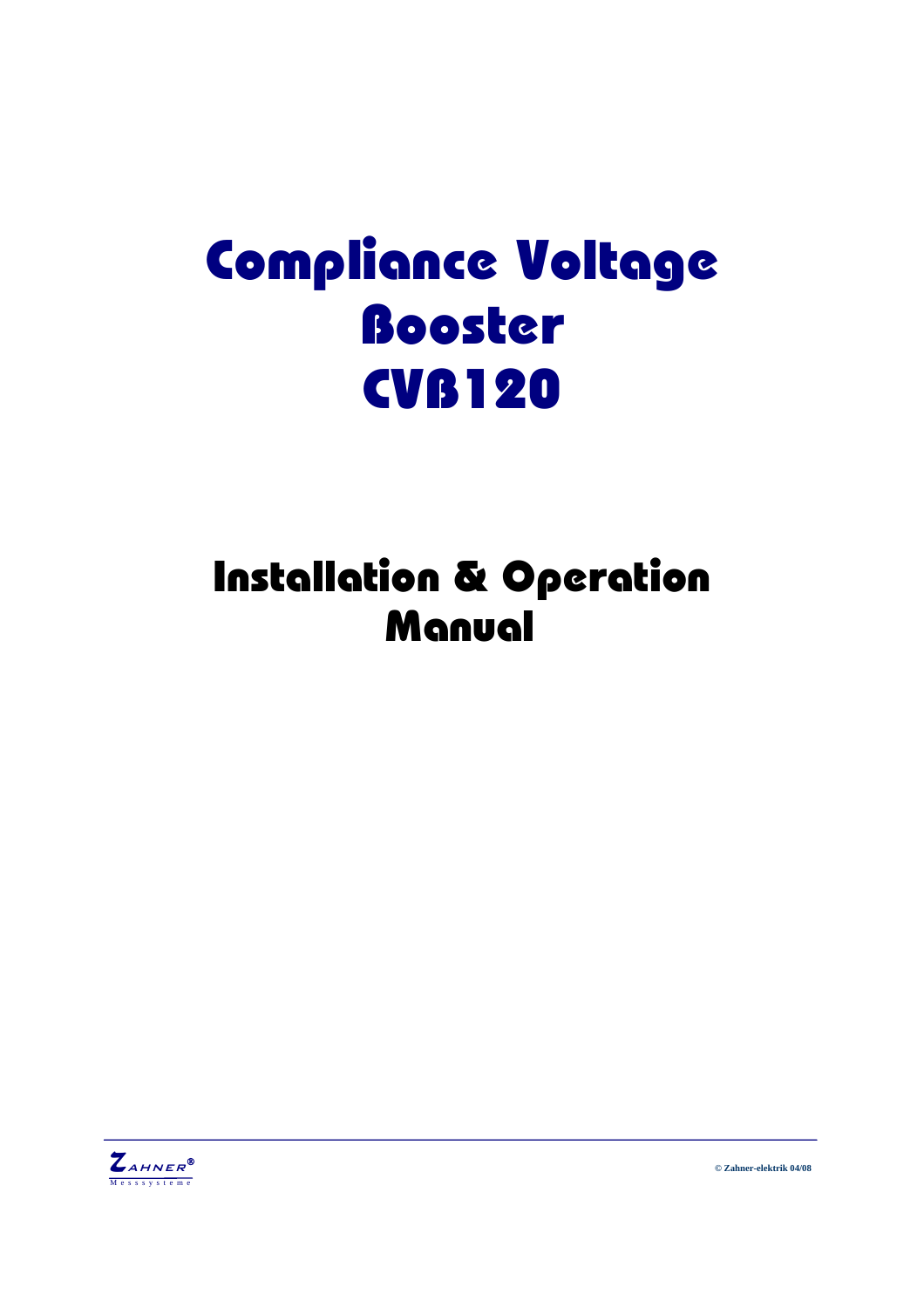

#### **Unpacking**

Zahner products are carefully produced, calibrated and tested to achieve a high quality standard. Also the assembling of the accessories and packing is done with great care. Therefore please check the shipment directly after receipt whether the device and all accessories are undamaged.

The shipment must contain the following parts:

• **1 CVB120** 



• **2 cables** for connecting the CVB120 to the IM main potentiostat (Lemosa/DSub)



- **1 power cord**
- **This manual**

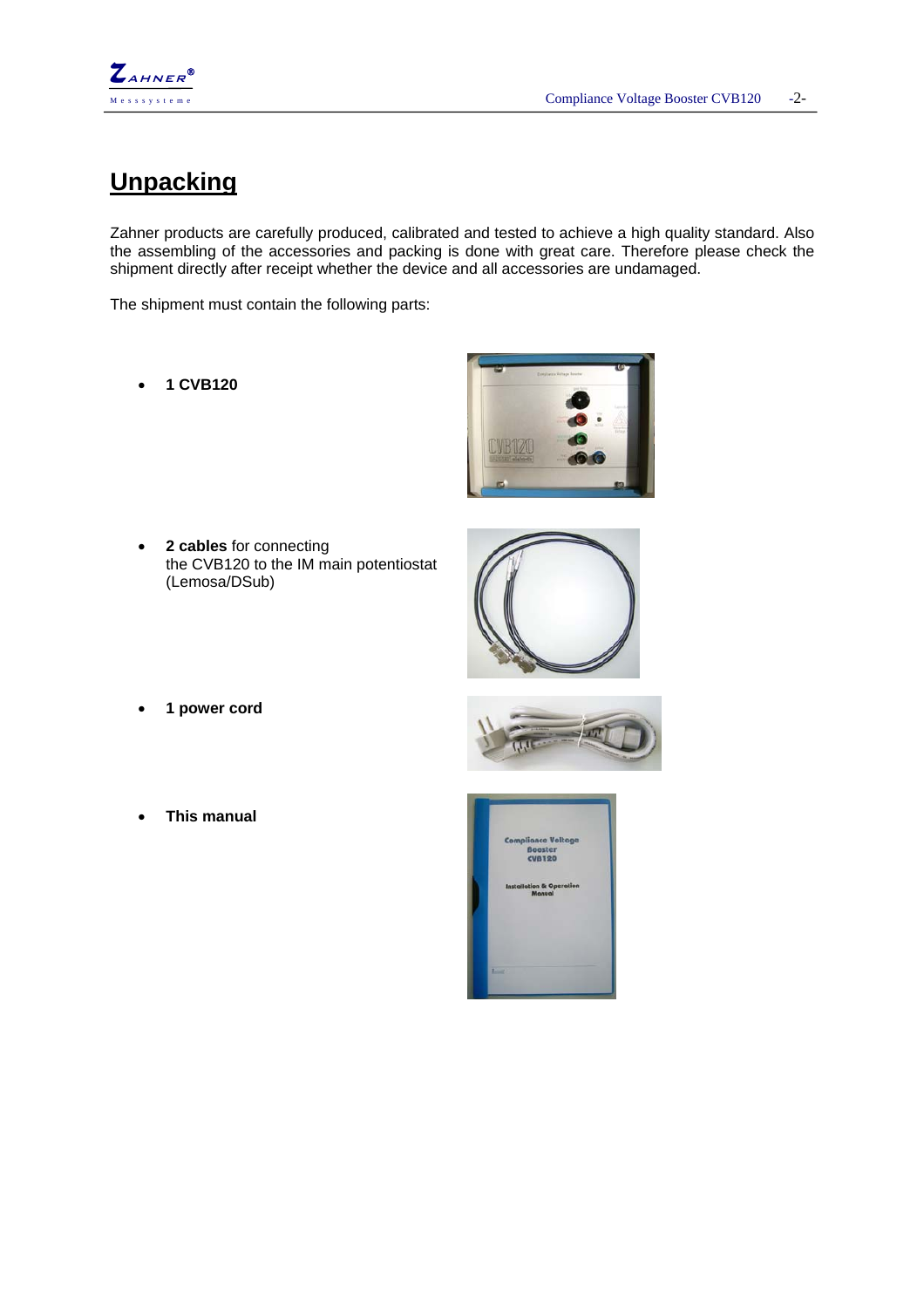

### **Caution !**

**The CVB120 is able to output up to 120V at 75 mA and therefore may injure you severely. Please never touch the CVB120 outlets or the cables connected to the outlets when the potentiostat is switched on!** 

- **1. Set up the system including the CVB120-IM connections with the devices switched off!**
- **2. Do not connect active objects (e.g. batteries, fuel cells, etc.) to the CVB120 outlets with the CVB120 in mains power-off mode (mains switched off)!**
- **3. Do not change objects at the CVB120 inputs with the potentiostat switched on!**
- **4. Do not mix up the E- and I-connectors when connecting the device to the IM6/6eX!**
- **5. Fix the screws of the DSub connectors to avoid communication problems!**
- **6. Never use the Zahner TestBox or DummyCell on the CVB120!**
- **7. Different from the IM-potentiostat, the Working Electrode outlet of the CVB120 is hot! It may output up to 120 V! Therefore, the sequence of connecting the electrodes is different from the one used with the IM6/6eX. With the CVB120 the sequence must be:**  *Counter Electrode - Reference Electrode – Test Electrode Sense - Test Electrode Power*
- **8. Switch the CVB120 on about 5 minutes before use. This will guarantee that all components are in thermal balance.**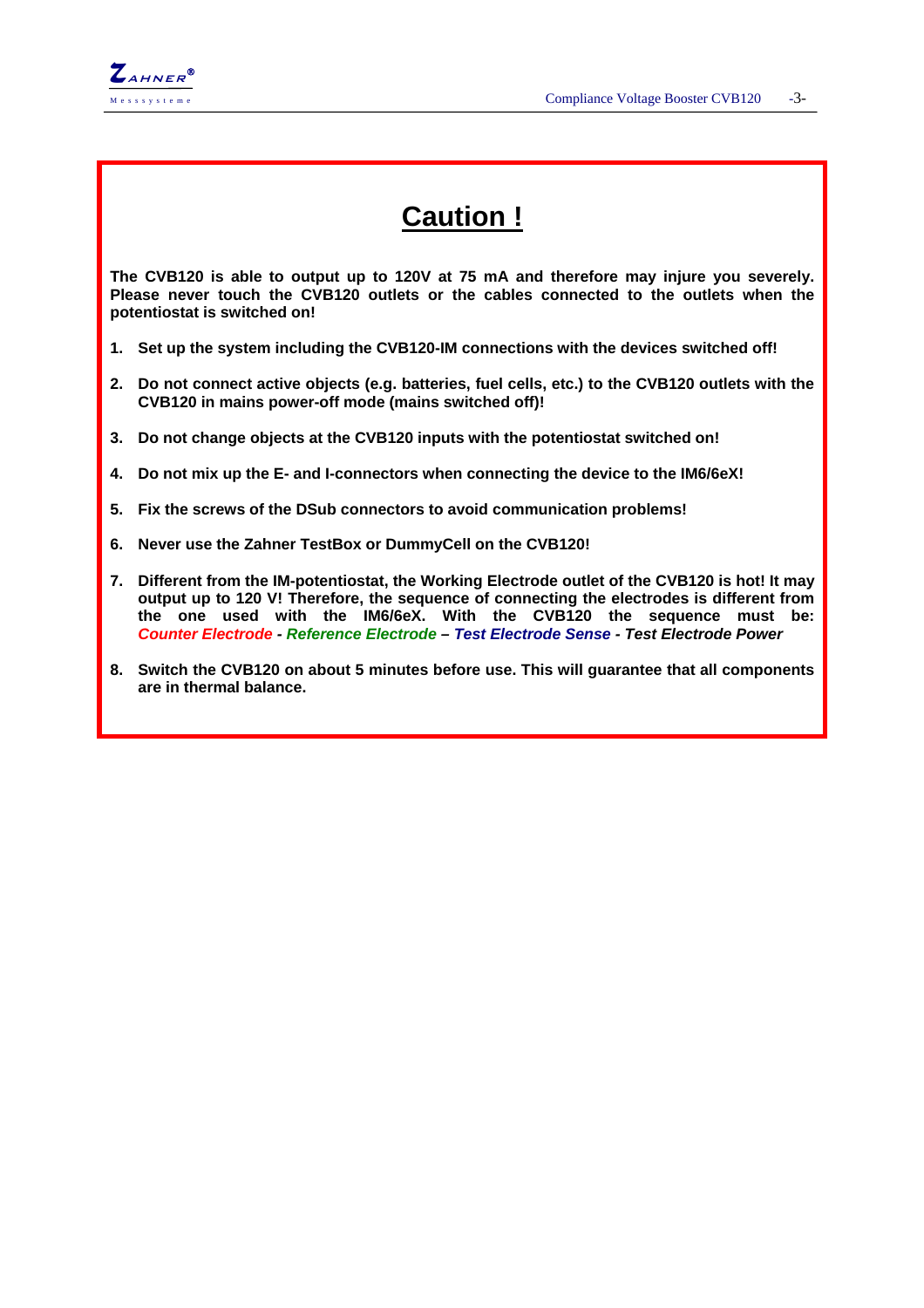

#### **Basics**

*Compliance voltage* is the voltage reserve, a potentiostat must provide to be able to apply a defined potential. The reason for this is the internal resistance of the counter electrode, through which the voltage is applied. This internal resistance causes a voltage drop, so that the voltage dropping at the test object is smaller. If you, for example, set a DC potential of  $4$  V, you want to drop  $4$  V at the test object. Therefore, the voltage the potentiostat has to apply must be higher. If e.g. at the counter electrode 2 V are dropping, the potentiostat has to apply 6 V.

Another application are objects with a rest potential different from 0 V. This also may be a reason for the potentiostat to apply a higher voltage to achieve a certain potential at the object.

The *IM6/6eX* systems provide a compliance voltage of +-14 V.

If high potentials are to be applied and if high potentials are to be controlled and measured, higher compliance voltages are needed. For this reason, the IM systems can be upgraded with the *CVB120* which provides a controlled voltage of up to  $+100$  V and a compliance voltage of up to  $+120$  V. The *CVB120* is a booster which is to be connected to the buffer connectors of a *IM6/6eX*.

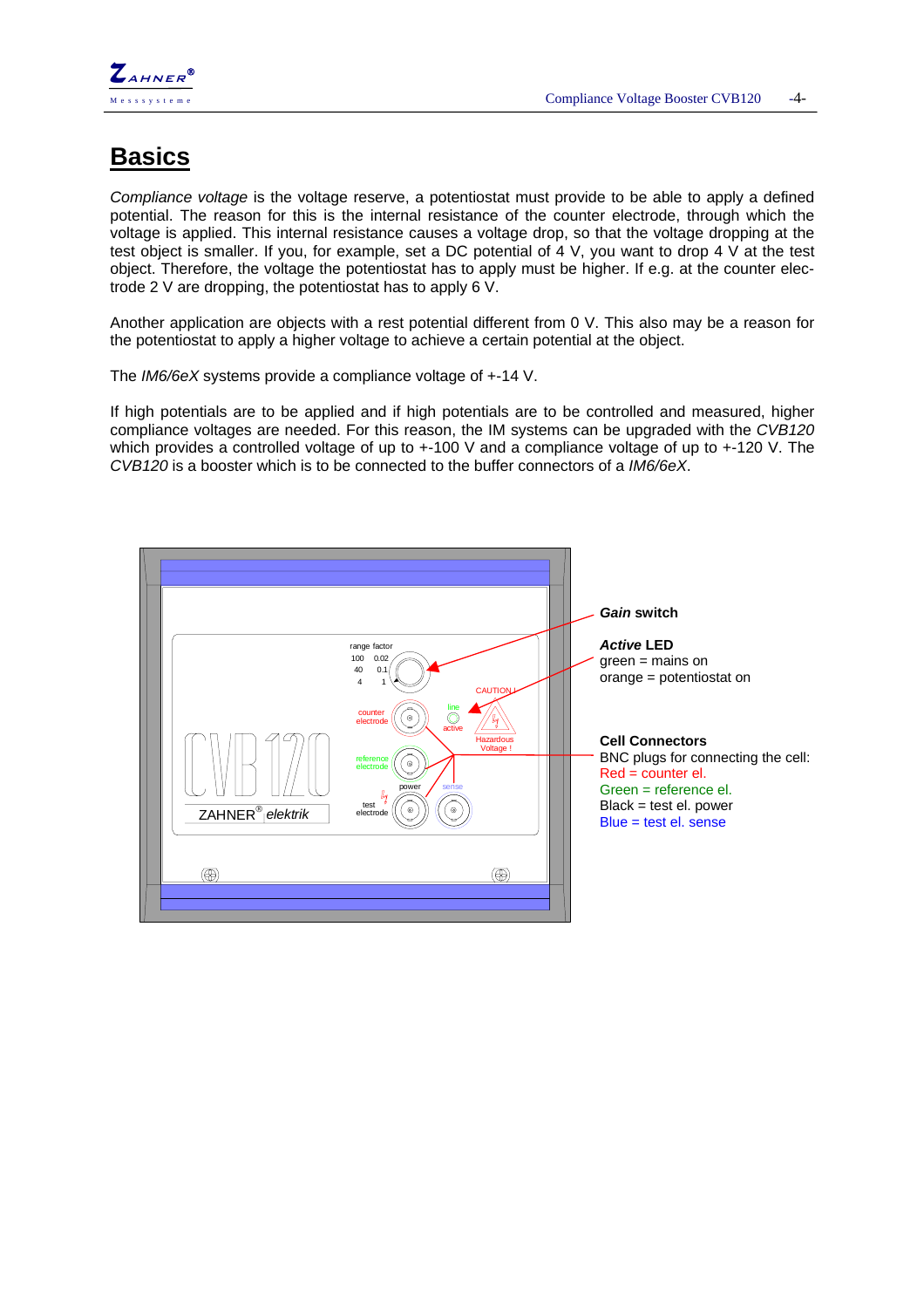

#### **Installation**

Proceed with the following steps:

- 1. Disconnect all cables from the *IM6* potentiostat outlets and switch OFF the *CVB120* and the *IM* system.
- 2. Connect the *Probe I* cable to the corresponding outlet of the *IM* system (thicker Lemosa plug) and to the appropriate outlet of the *CVB120* (DSub *Probe I*)
- 3. Connect the *Probe E* cable to the corresponding outlet of the *IM* system (thinner Lemosa plug) and to the appropriate outlet of the *CVB120* (DSub *Probe E*)
- 4. Switch ON the *IM* system and the *CVB120*. The *Line* LED will indicate the stand-by mode
- 5. Connect your test object to the *CVB120* according to one of the connection schemes shown on the next page. Be sure to have the potentiostat switched OFF while connecting the cell. It is important to connect the electrodes in the following sequence:

#### *Counter Electrode - Reference Electrode - Test Electrode Sense - Test Electrode Power*

6. Select the potential range with the gain switch. There are three positions:

| gain | potential range | compliance |
|------|-----------------|------------|
| 1.00 | $+$ 4 V         | $+$ 15 V   |
| 0.1  | $+40V$          | $+ 120 V$  |
| 0.04 | $\pm$ 100 V     | $+ 120 V$  |

7. Select the corresponding scheme in the *Check Cell Connection* page of the *Thales* software. Enter the gain factor you have selected at the *CVB120*.

**1 IM** axistem. Do not change any hardware settings (e.g. *gain*) with the potentiostat **IM** system. Do not change any hardware settings (e.g. *gain*) with the potentiostat *IM* **system. Do not change any hardware settings (e.g.** *gain***) with the potentiostat switched ON.**